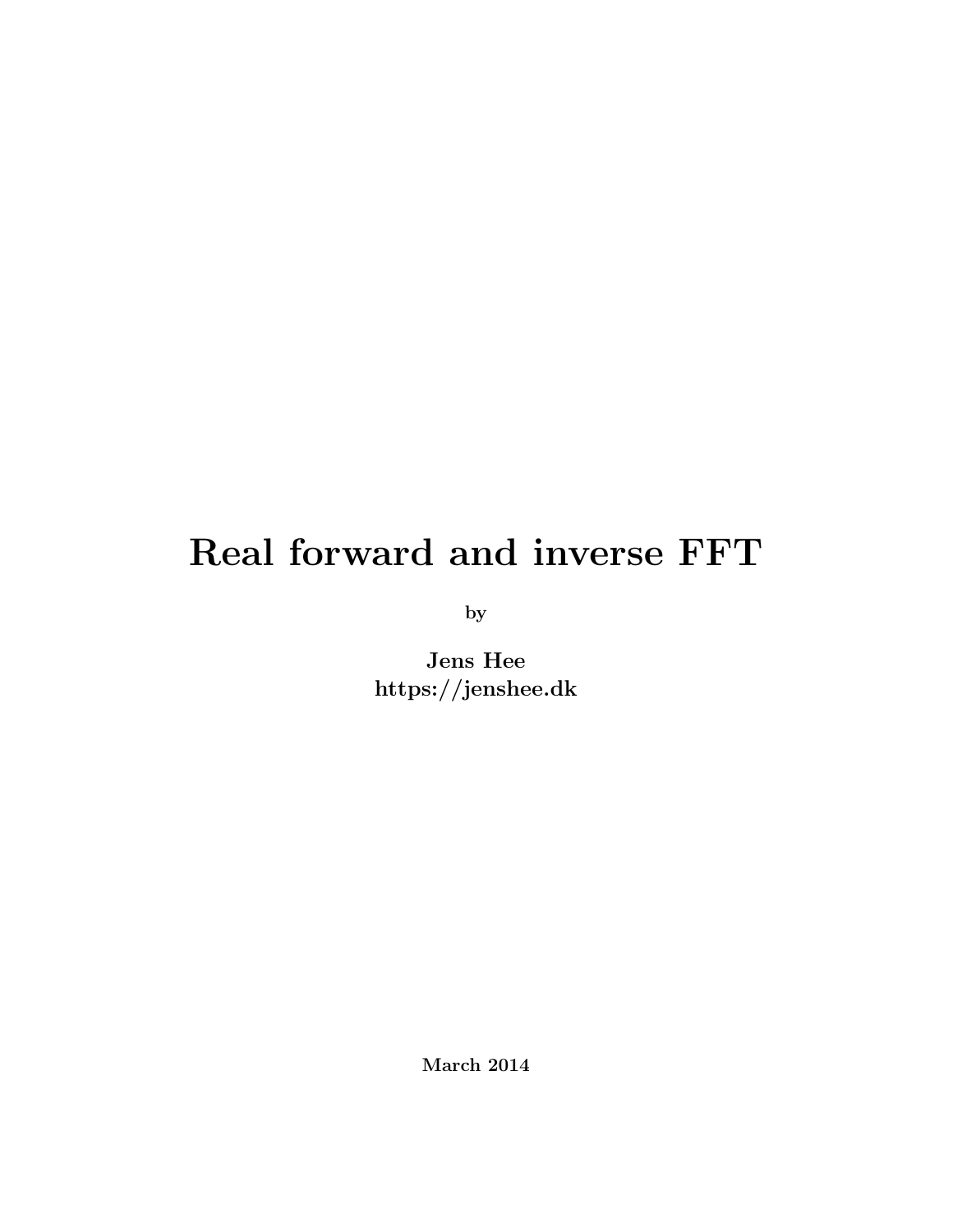# Change log

#### 14. March 2014

1. Document started.

#### 13. March 2020

1. Meta data added.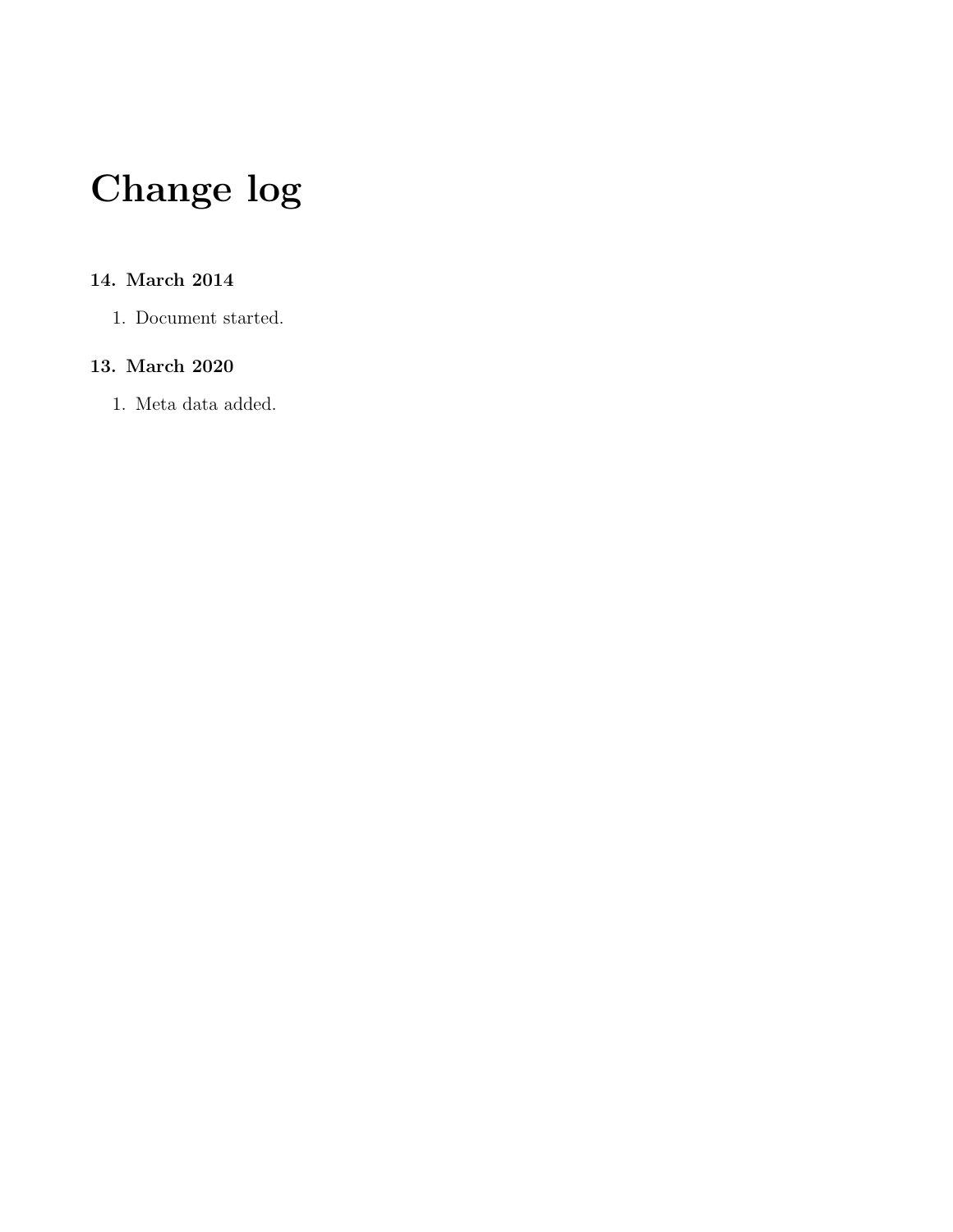### **Contents**

| 1 The Discrete Fourier Transform                        |                  |
|---------------------------------------------------------|------------------|
|                                                         |                  |
| 2 The Discrete Fourier Transform of real valued signals | $\boldsymbol{2}$ |
|                                                         |                  |
|                                                         |                  |
|                                                         |                  |
|                                                         |                  |
|                                                         |                  |
| 3 Program examples                                      | 5                |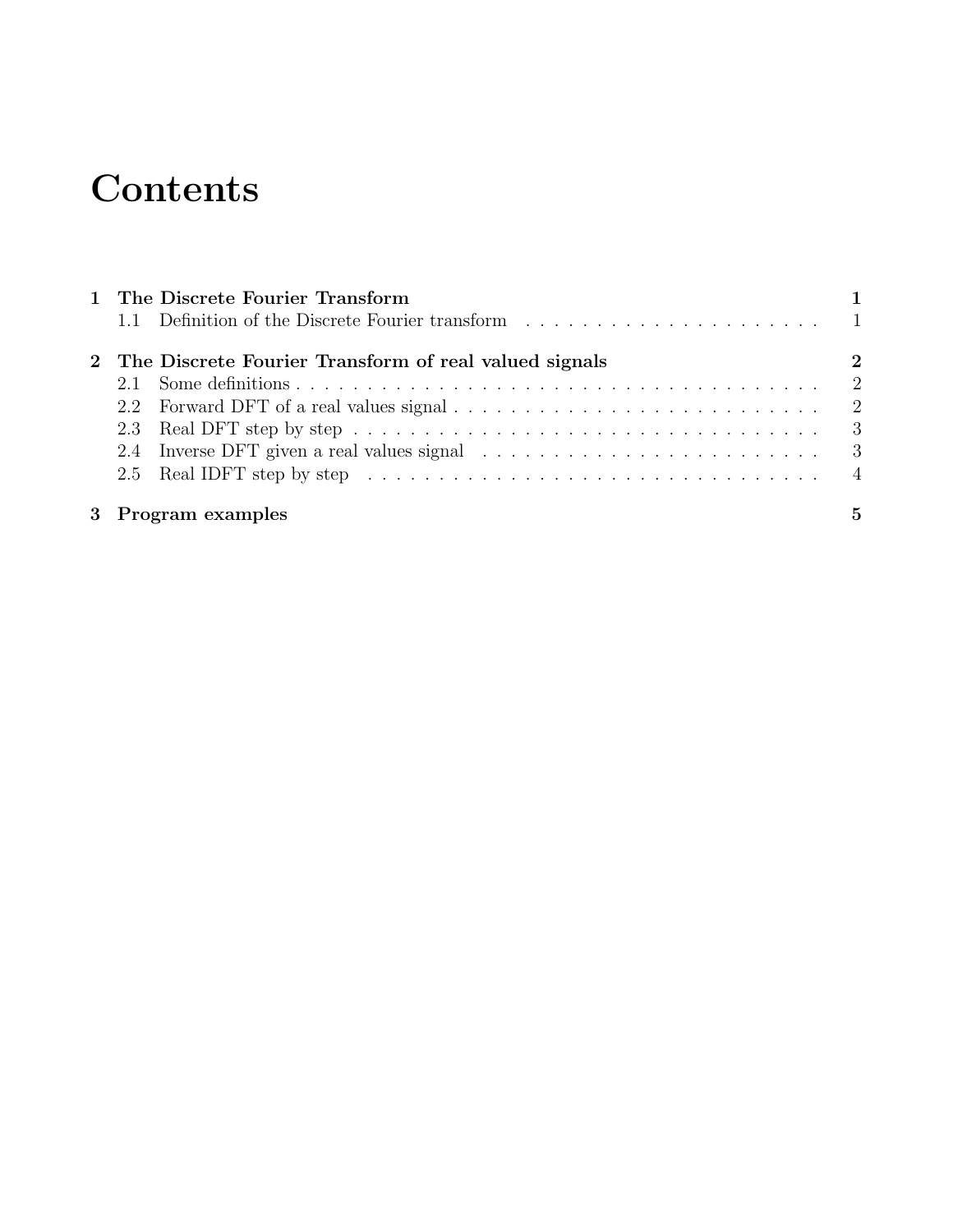# <span id="page-3-0"></span>Chapter 1 The Discrete Fourier Transform

### <span id="page-3-1"></span>1.1 Definition of the Discrete Fourier transform

The definition of the Discrete Fourier transform (DFT) used in the following is given by:

$$
X(k) = DFT_N\{x(n)\} = \sum_{n=0}^{N-1} x(n)e^{-j\frac{2\pi}{N}kn}, \qquad k = 0, ..., N-1
$$

The Inverse Discrete Fourier transform (IDFT) is defined by:

$$
x(n) = IDFT_N\{X(k)\} = \frac{1}{N} \sum_{k=0}^{N-1} X(k)e^{j\frac{2\pi}{N}nk}
$$

IDFT can be calculated from the DFT as follows:

$$
x(n) = IDFT_N\{X(k)\} = \frac{1}{N}DFT_N\{X^*(k)\}^*
$$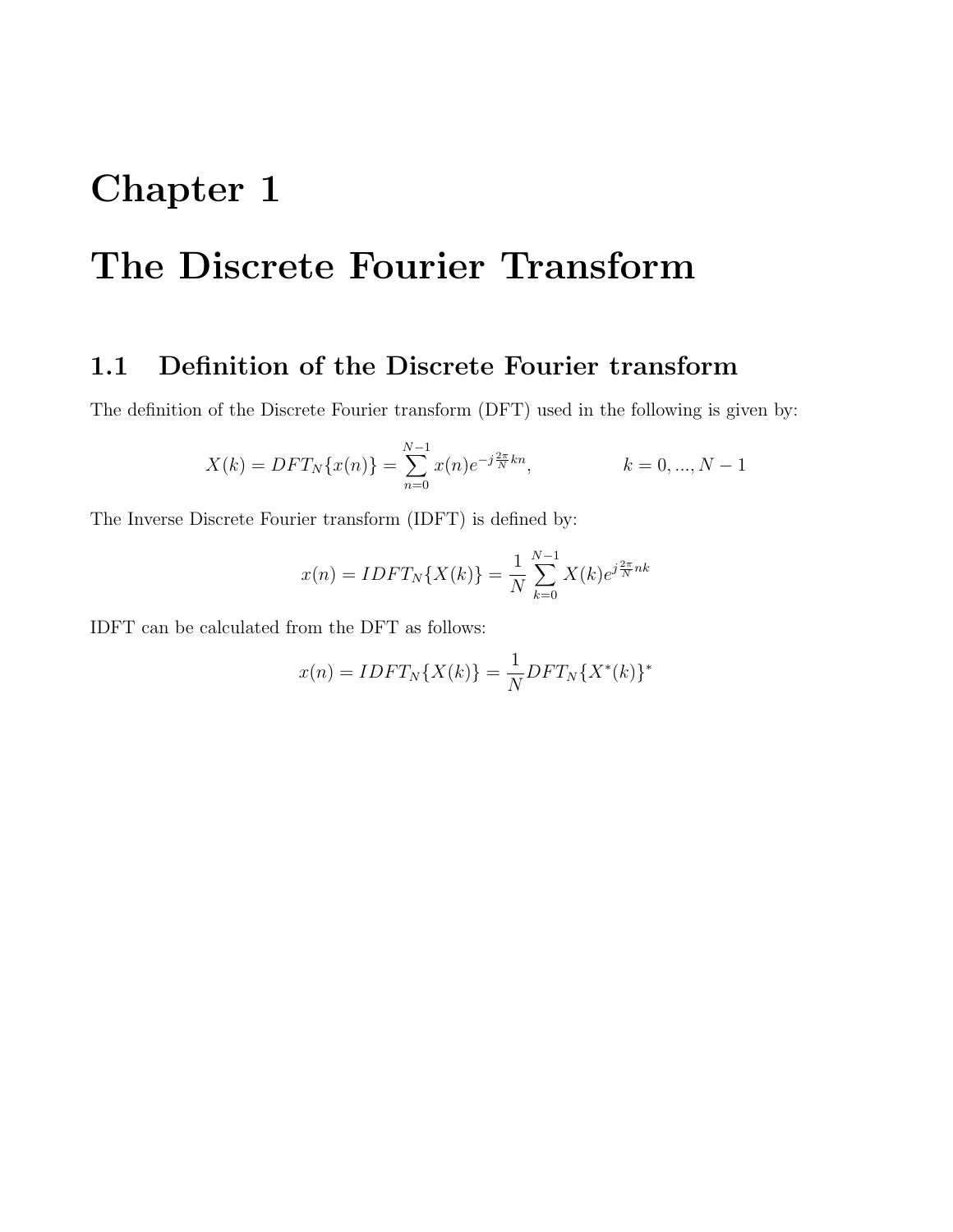### <span id="page-4-0"></span>Chapter 2

# The Discrete Fourier Transform of real valued signals

#### <span id="page-4-1"></span>2.1 Some definitions

In the next sections the following definitions are used:

 $x_1(n) = x(2n)$  $x_2(n) = x(2n + 1)$  $X_1(k) = DFT_{N/2}\lbrace x_1(n)\rbrace$  $X_2(k) = DFT_{N/2}\{x_2(n)\}$  $y(n) = x_1(n) + jx_2(n)$  $Y(k) = DFT_{N/2}{y(n)}$ 

### <span id="page-4-2"></span>2.2 Forward DFT of a real values signal

Given a real valued signal  $x(n)$ ,  $X(k)$  can be calculated as:

$$
X(k) = \sum_{n=0}^{N-1} x(n)e^{-j\frac{2\pi}{N}kn}
$$
  
\n
$$
= \sum_{n=0}^{N/2-1} x(2n)e^{-j\frac{2\pi}{N}k2n} + \sum_{n=0}^{N/2-1} x(2n+1)e^{-j\frac{2\pi}{N}k(2n+1)}
$$
  
\n
$$
= \sum_{n=0}^{N/2-1} x_1(n)e^{-j\frac{2\pi}{N/2}kn} + \sum_{n=0}^{N/2-1} x_2(n)e^{-j\frac{2\pi}{N/2}kn}e^{-j\frac{2\pi}{N}k}
$$
  
\n
$$
= X_1(k) + X_2(k)e^{-j\frac{2\pi}{N}k}
$$

Since  $x_1$  and  $x_2$  are real valued:

$$
Y(k) = X_1 + jX_2
$$
  
\n
$$
Y_{re} = X_{1r}
$$
  
\n
$$
Y_{ro} = -X_{2i}
$$
  
\n
$$
Y_{ie} = X_{2r}
$$
  
\n
$$
Y_{io} = X_{1i}
$$

where:

 $Y_{re}$  is the even part of the real part of Y

 $Y_{ro}$  is the odd part of the real part of Y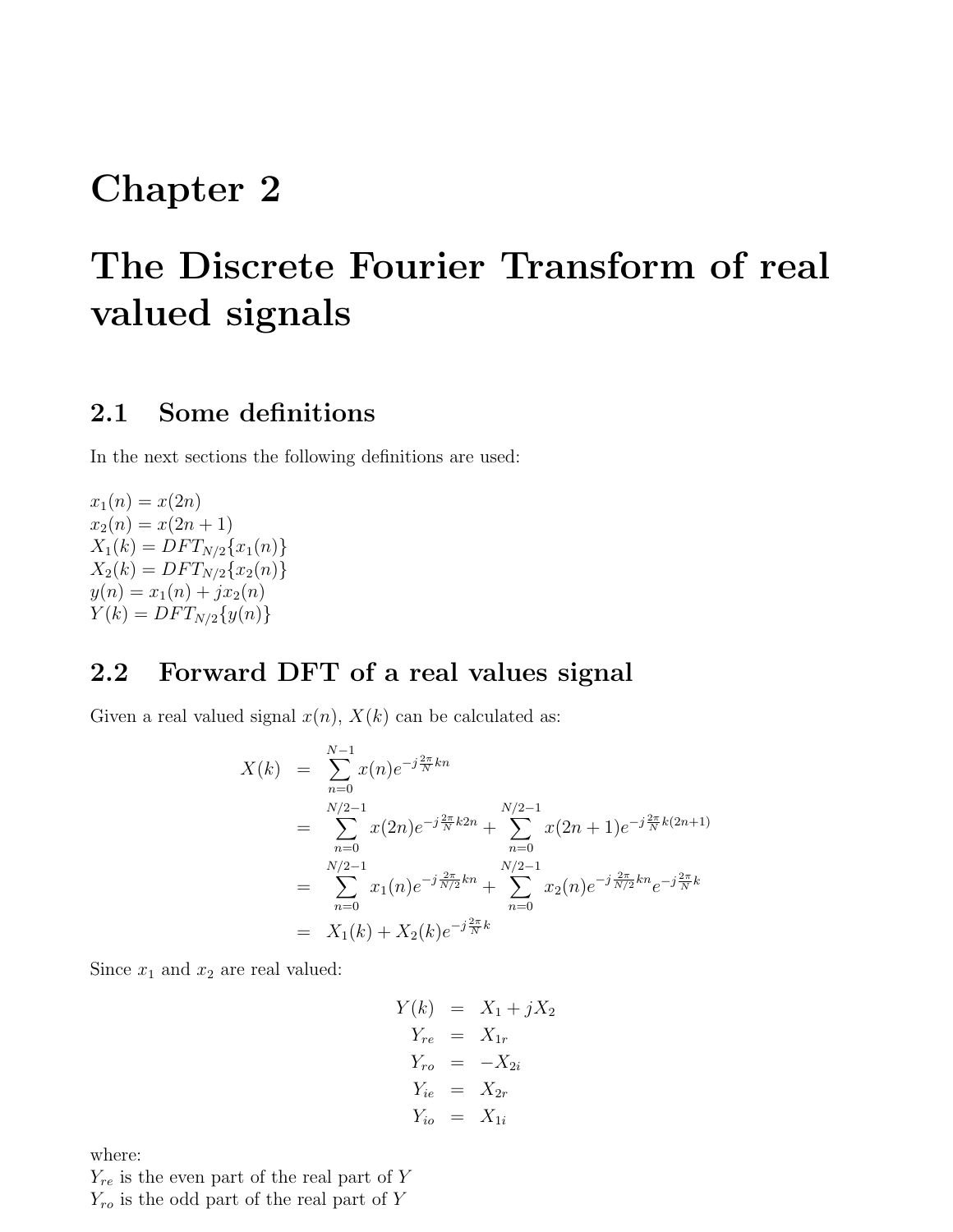$Y_{ie}$  is the even part of the imaginary part of Y  $Y_{io}$  is the odd part of the imaginary part of Y

 $X(k)$  is finally given by:

$$
X(k) = X_{1r}(k) + jX_{1i}(k) + (X_{2r}(k) + jX_{2i})e^{-j\frac{2\pi}{N}k}
$$
  
\n
$$
= Y_{re}(k) + jY_{io}(k) + (Y_{ie}(k) - jY_{ro}(k))e^{-j\frac{2\pi}{N}k}
$$
  
\n
$$
= 0.5(Y_r(k) + Y_r(N/2 - k) + j(Y_i(k) - Y_i(N/2 - k))
$$
  
\n
$$
+ (Y_i(k) + Y_i(N/2 - k) - j(Y_r(k) - Y_r(N/2 - k)))e^{-j\frac{2\pi}{N}k}
$$
  
\n
$$
= 0.5((Y_r(k) + jY_i(k))(1 - je^{-j\frac{2\pi}{N}k}) + (Y_r(N/2 - k) - jY_i(k))(1 + je^{-j\frac{2\pi}{N}k}))
$$
  
\n
$$
= Y(k)A(k) + Y^*(N/2 - k)B(k)
$$

where:

 $A(k) = 0.5(1 - je^{j\frac{-2\pi}{N}k})$  $B(k) = 0.5(1 + je^{j\frac{-2\pi}{N}k})$ 

Note:  $X(0) = Y(0)(1 - j) + Y^*(N/2)(1 + j) = Y_r(0) + Y_i(0)$  $X(N/2) = Y(N/2)(1+j) + Y^*(0)(1-j) = Y_r(0) - Y_i(0)$ 

### <span id="page-5-0"></span>2.3 Real DFT step by step

- 1. Form the complex signal  $y(n)$ . This is straight forward since the complex input to an FFT is often ordered as pairs of real and imaginary values, so no reordering of the input is necessary.
- 2. Do an N/2-point DFT using an N/2-point FFT.
- 3. Calculate the two arrays  $A(k)$  and  $B(k)$  for  $0 \leq k < N/2$ .
- 4. Combine the spectral values  $Y(k)$  with  $A(k)$  and  $B(k)$  to form  $X(k)$  for  $0 \leq k \leq N/2$ . Usualy  $X(k)$  is zero at half the samplig frequency and  $X(N/2)$  need not be calculated.

### <span id="page-5-1"></span>2.4 Inverse DFT given a real values signal

Given a spectrum  $X(k)$  of a real valued signal  $x(n)$ ,  $y(n)$  can be calculated as:

$$
y(n) = x(2n) + jx(2n + 1)
$$
  
\n
$$
= \frac{1}{N} \sum_{k=0}^{N-1} X(k)e^{j\frac{2\pi}{N}2nk} + j\frac{1}{N} \sum_{k=0}^{N-1} X(k)e^{j\frac{2\pi}{N}(2n+1)k}
$$
  
\n
$$
= \frac{1}{N} \sum_{k=0}^{N-1} X(k)(1 + je^{j\frac{2\pi}{N}k})e^{j\frac{2\pi}{N/2}nk}
$$
  
\n
$$
= \frac{1}{N} \sum_{k=0}^{N/2-1} X(k)(1 + je^{j\frac{2\pi}{N}k})e^{j\frac{2\pi}{N/2}nk} + \frac{1}{N} \sum_{k=0}^{N/2-1} X(k + N/2)(1 + je^{j\frac{2\pi}{N}(k+N/2)})e^{j\frac{2\pi}{N/2}n(k+N/2)}
$$
  
\n
$$
= \frac{1}{N} \sum_{k=0}^{N/2-1} X(k)(1 + je^{j\frac{2\pi}{N}k})e^{j\frac{2\pi}{N/2}nk} + \frac{1}{N} \sum_{k=0}^{N/2-1} X(k + N/2)(1 - je^{j\frac{2\pi}{N}k})e^{j\frac{2\pi}{N/2}nk}
$$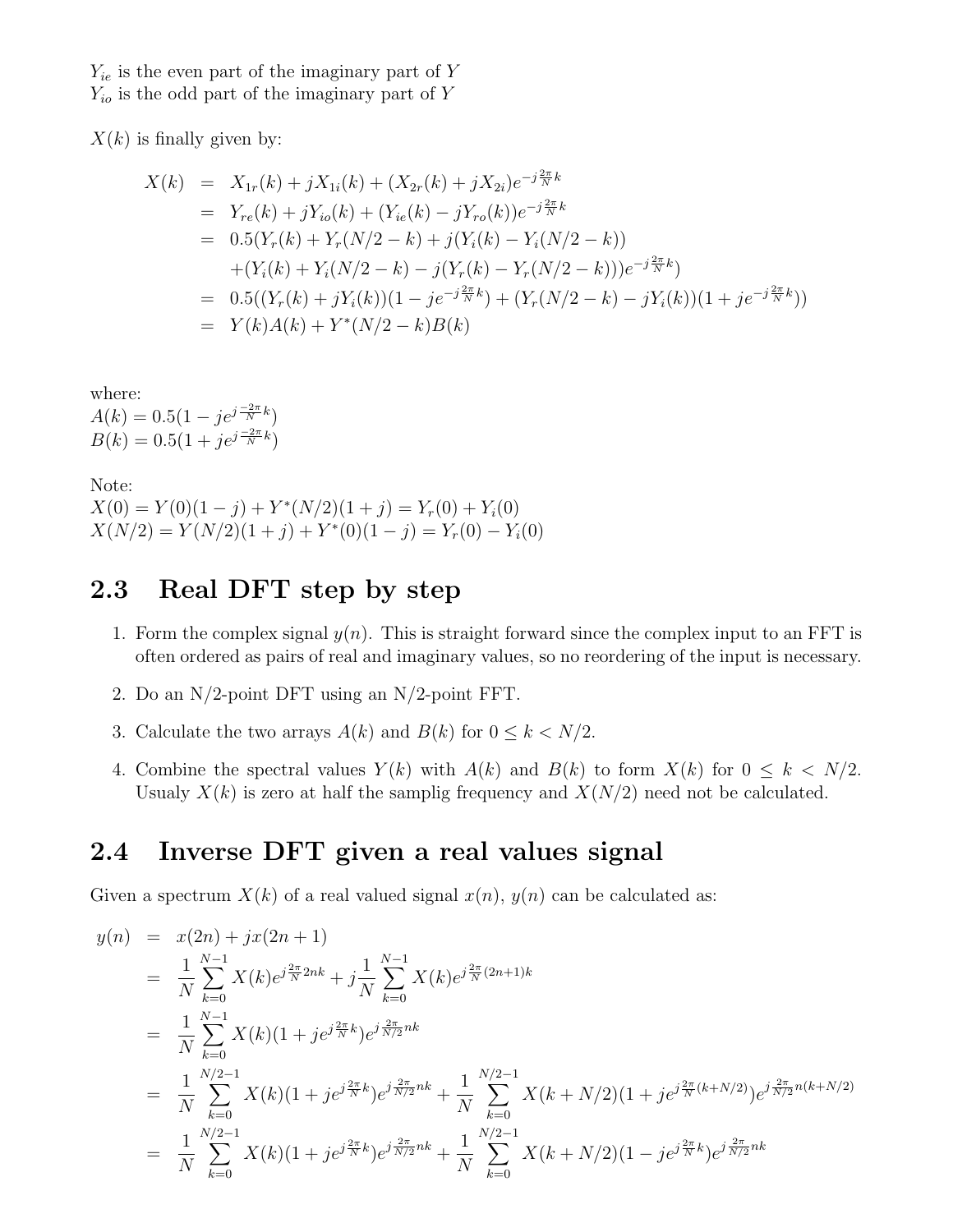Since  $X(k) = X^*(N - k)$  we have:

$$
y(n) = \frac{1}{N/2} \sum_{k=0}^{N/2-1} 0.5X(k)(1+j e^{j\frac{2\pi}{N}k}) e^{j\frac{2\pi}{N/2}nk} + \frac{1}{N/2} \sum_{k=0}^{N/ -1} 0.5X^*(N/2-k)(1-j e^{j\frac{2\pi}{N}k}) e^{j\frac{2\pi}{N/2}nk}
$$
  

$$
= \frac{1}{N/2} \sum_{k=0}^{N/2-1} (X(k)A^*(k) + X^*(N/2-k)B^*(k)) e^{j\frac{2\pi}{N/2}nk}
$$
  

$$
Y(k) = X(k)A^*(k) + X^*(N/2-k)B^*(k)
$$

where  $A$  and  $B$  are definded above.

Note:  $Y(0) = 0.5(1+j)X(0) + 0.5(1-j)X(N/2)$ 

### <span id="page-6-0"></span>2.5 Real IDFT step by step

- 1. Calculate the two arrays  $A(k)$  and  $B(k)$  for  $0 \leq k < N/2$ .
- 2. Combine the spectral values  $X(k)$  with  $A(k)$  and  $B(k)$  to form  $Y(k)$  for  $0 \leq k \leq N/2$ . Usualy  $X(k)$  is zero at half the samplig frequency and the last term in  $Y(0)$  need not be taken into account.
- 3. Do an N/2-point IDFT of  $Y(k)$  using an N/2-point IFFT.
- 4. If the complex input and output to the FFT is ordered as pairs of real and imaginary values, then no reordering of the output is necessary.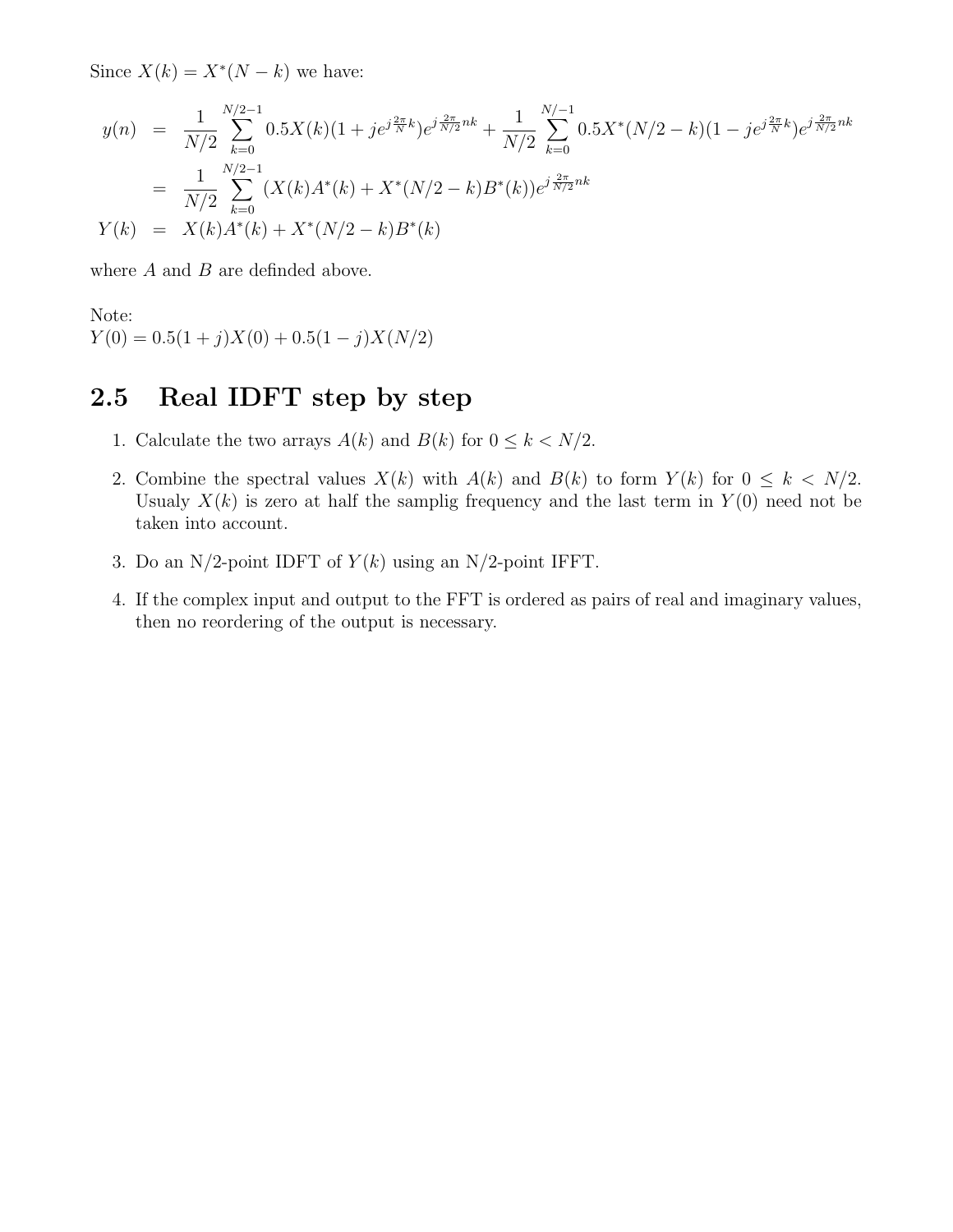### <span id="page-7-0"></span>Chapter 3

### Program examples

```
#include "math.h"
static double pi = 4.0 * \text{atan}(1.0);
void FFT(int M, double* X)
{
const int N = (int)floor(pow(2.0, M) + 0.5);double wcos;
double wsin;
double ucos;
double usin;
int N2 = N \gg 1;
int L1 = N;
int L2;
for (int L = 0; L < M; L++)
{
L2 = L1 \gg 1;wcos = 1;wsin = 0;
ucos = cos(pi / L2);usin = -sin(pi / L2);
for (int J = 0; J < L2; J++){
for (int I = J; I \lt N; I = I + L1)
{
int Ir = 2 * I;int I_i = Ir + 1;int L22 = 2 * L2;
double sumRe = X[Ir] + X[Ir + L22];
double sumIm = X[Ii] + X[Ii + L22];
double diffRe = X[Ir] - X[Ir + L22];double diffIm = X[Ii] - X[Ii + L22];
X[Ir + L22] = diffRe * wcos - diffIm * wsin;X[Ii + L22] = diffRe * wsin + diffIm * wcos;X[Ir] = sumRe;X[Ii] = sumIm;}
double w = w \cos * u \cos - w \sin * u \sin;wsin = wcos * usin + wsin * ucos;wcos = w;}
L1 = L1 \gg 1;
}
int K;
int J = 0;
int N1 = N - 1;
```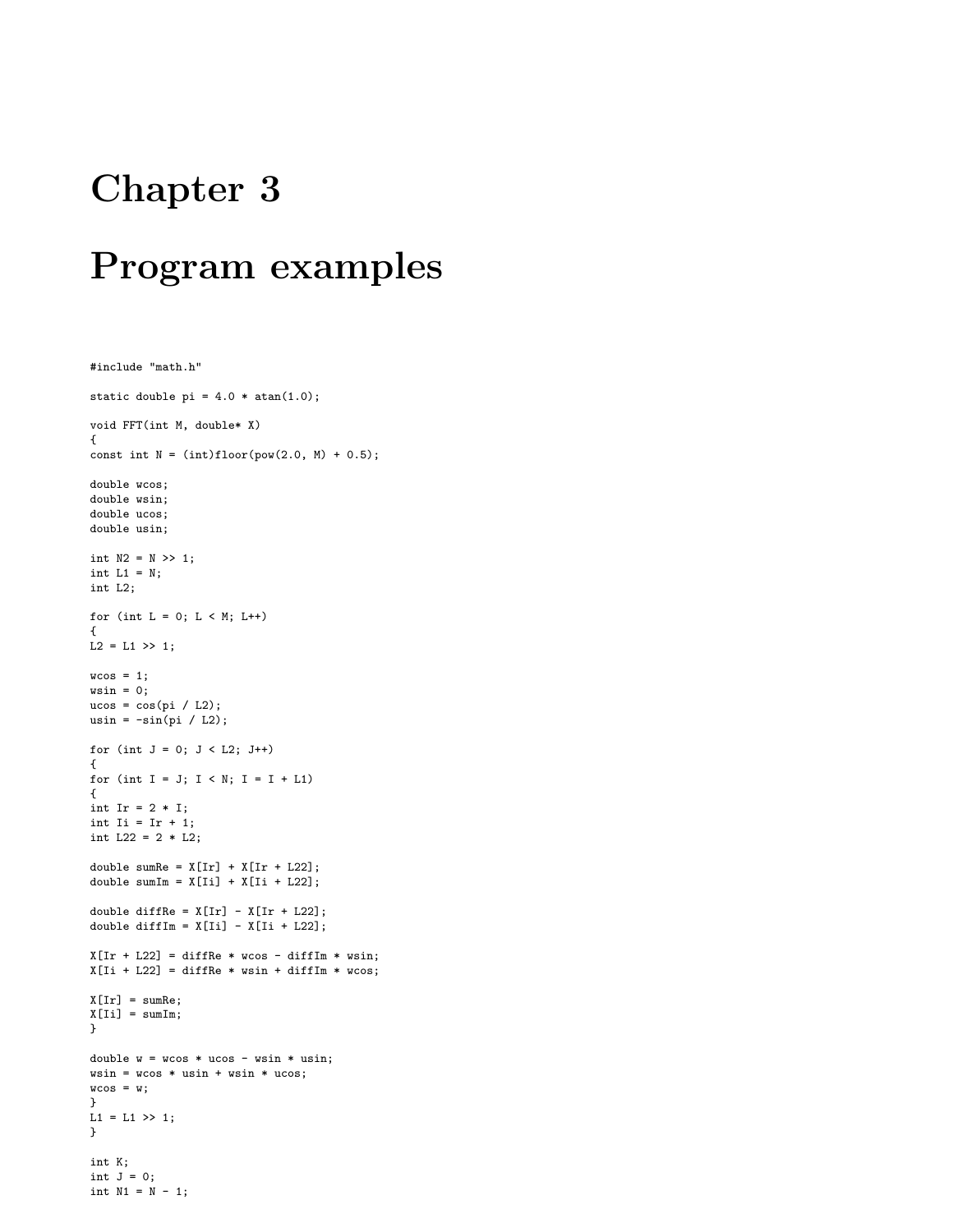```
for (int I = 0; I < N1; I^{++})
{
if (I < J){
int Jr = 2 * J;int Ji = Jr + 1;
int Ir = 2 * I;int Ii = Ir + 1;
double \text{The} = X[Jr];double TIm = X[Ji];
X[Jr] = X[Ir];X[Ji] = X[Ii];X[Ir] = The;X[Ii] = TIm;}
K = N2;while (K \leq J){
J = J - K;K = K >> 1;}
J = J + K;}
}
void IFFT(int M, double* X)
{
const int N = (int)floor(pow(2.0, M) + 0.5);double wcos;
double wsin;
double ucos;
double usin;
int N2 = N \gg 1;
int L1 = N;
int L2;
for (int L = 0; L < M; L++)
{
L2 = L1 \gg 1;vcos = 1;wsin = 0;ucos = cos(pi / L2);usin = sin(pi / L2);
for (int J = 0; J < L2; J^{++})
{
for (int I = J; I \lt N; I = I + L1)
{
int Ir = 2 * I;int I_i = Ir + 1;int L22 = 2 * L2;
double sumRe = 0.5 * (X[Ir] + X[Ir + L22]);double sumIm = 0.5 * (X[Ii] + X[Ii + L22]);double diffRe = 0.5 * (X[Ir] - X[Ir + L22]);double diffIm = 0.5 * (X[Ii] - X[Ii + L22]);X[Ir + L22] = diffRe * wcos - diffIm * wsin;X[Ii + L22] = diffRe * wsin + diffIm * wcos;X[Ir] = sumRe;X[Ii] = sumIm;}
double w = w \cos * u \cos - w \sin * u \sin;wsin = wcos * usin + wsin * ucos;vcos = w;}
L1 = L1 >> 1;}
```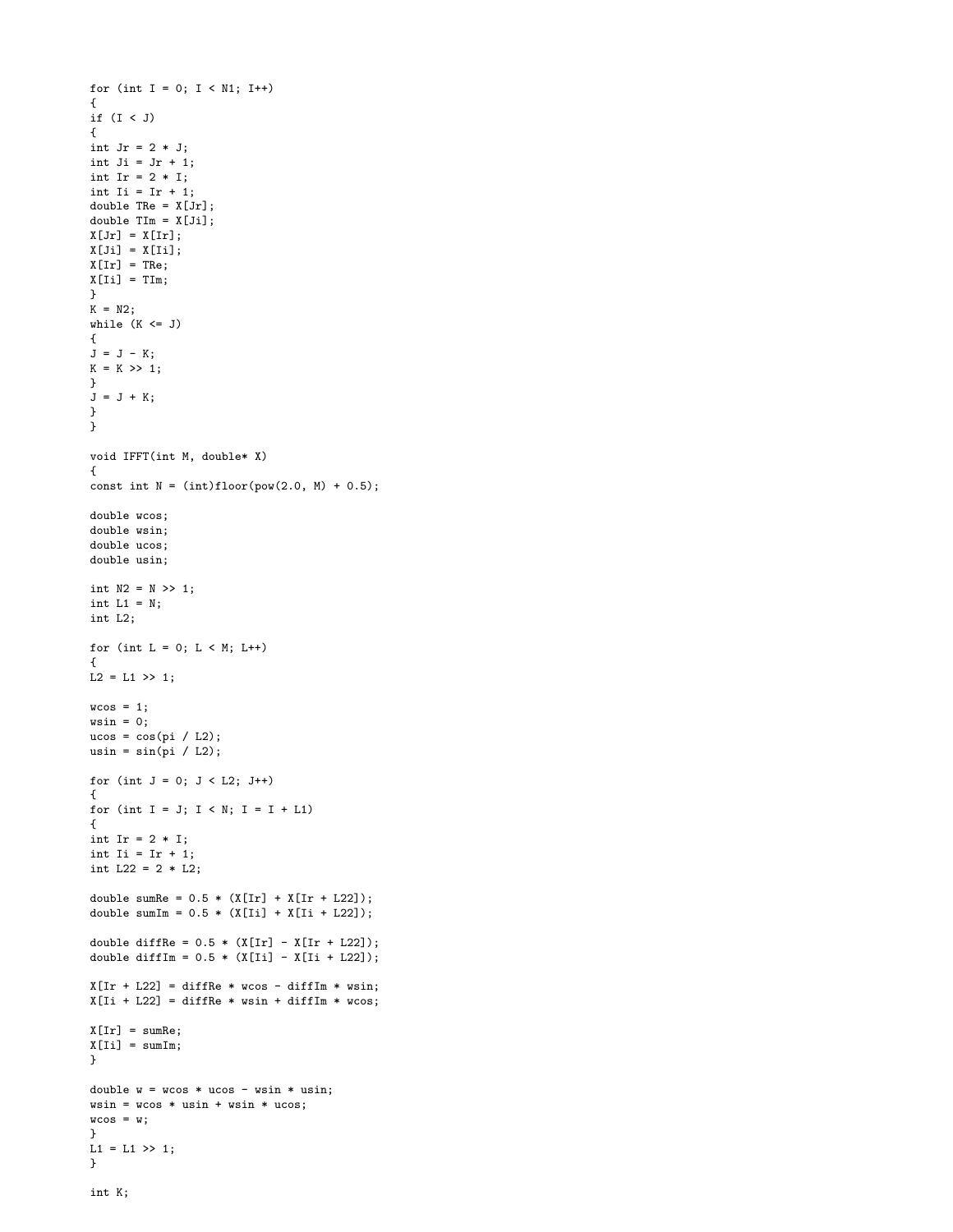```
int J = 0;
int N1 = N - 1;
for (int I = 0; I < N1; I^{++})
{
if (I < J)
{
int Jr = 2 * J;int Ji = Jr + 1;int Ir = 2 * I;int Ii = Ir + 1;
double TRe = X[Jr];
double TIm = X[Ji];X[Jr] = X[Ir];X[Ji] = X[Ii];X[Ir] = The;X[Ii] = TIm;}
K = N2:
while (K \leq J){
J = J - K;K = K >> 1;}
J = J + K;
}
}
void RealFFT(int M, double* X)
\overline{1}FFT(M - 1, X);int N = (int) floor(pow(2.0, M) + 0.5);
double* A = new double[N];
double* B = new double[N];for (int i = 0; i < N / 2; i++){
A[2*1] = 0.5 * (1 - sin(2 * pi / N * i));A[2*1+1] = -0.5 * cos(2 * pi / N * i);B[2*1] = 0.5 * (1 + sin(2 * pi / N * i));B[2*i+1] = 0.5 * cos (2 * pi / N * i);}
for (int k = 1; k < N / 4 + 1; k++){
int k_2 = 2 * k;
double xr = X[k_2] * A[k_2] - X[k_2+1] * A[k_2+1] + X[N-k_2] * B[k_2] + X[N-k_2+1] * B[k_2+1];double xi = X[k_2] * A[k_2+1] + X[k_2+1] * A[k_2] + X[N-k_2] * B[k_2+1] - X[N-k_2+1] * B[k_2];
double xrN = X[N-k_2] * A[N-k_2] - X[N-k_2+1] * A[N-k_2+1] + X[k_2] * B[N-k_2] + X[k_2+1] * B[N-k_2+1];
double xiN = X[N-k_2] * A[N-k_2+1] + X[N-k_2+1] * A[N-k_2] + X[k_2] * B[N-k_2+1] - X[k_2+1] * B[N-k_2];
X[k_2] = xr;X[k_2+1] = xi;X[N-k_2] = xrN;X[N-k_2+1] = xiN;}
double temp = X[0];
X[0] = X[0] + X[1];X[N] = temp - X[1];X[1] = 0;X[N+1] = 0;}
void RealIFFT(int M, double* X)
{
int N = (int) floor(pow(2.0, M) + 0.5);double* A = new double[N];double* B = new double[N];
for (int i = 0; i < N / 2; i++){
A[2*1] = 0.5 * (1 - sin(2 * pi / N * i));A[2*1+1] = -0.5 * cos(2 * pi / N * i);
```